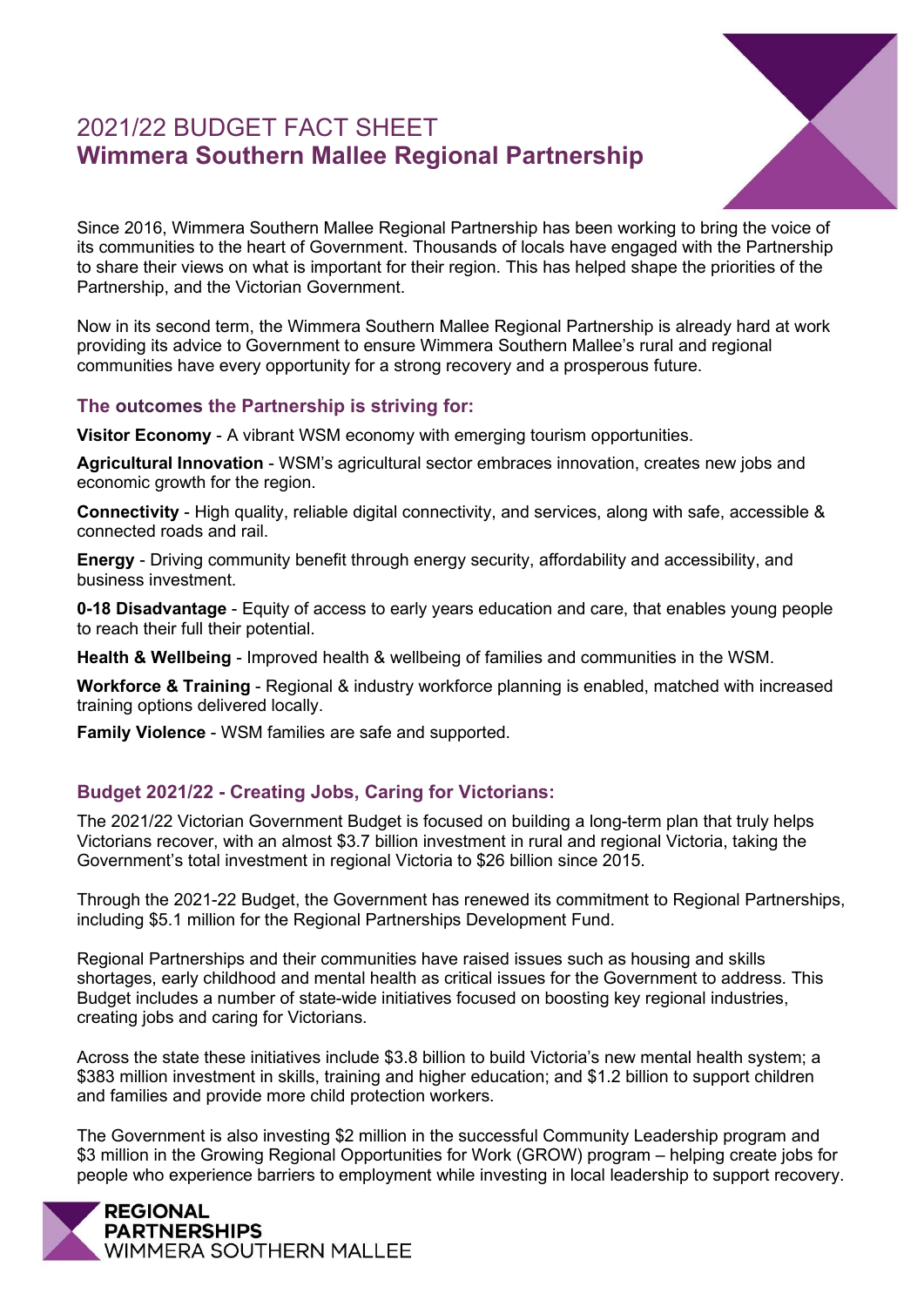## **Victorian Budget initiatives that support Wimmera Southern Mallee:**

- **\$2.8 million over four years** to support the transition of the successful **'By Five' project to an Early Years Innovation Hub**.
- **\$9 million** for an **Aboriginal family violence refuge** in **Horsham** to provide accessible and culturally appropriate support services for survivors of family violence.
- **\$17 million** to provide people living in rural and regional areas **better access to clinical outreach services**, including investment in a new site in Horsham.
- **\$141 million** to deliver **five new Youth Prevention and Recovery Care (YPARC) units, totalling 50 beds specifically for young people**. Delivering sub-acute care, four of these services will be located in regional Victoria, including in the Grampians region.
- **\$94 million** to upgrade 17 schools across regional Victoria including Yaapeet Primary School and St Arnaud Secondary College.
- **\$1.4 million** to deliver **improvements in the way our roads are maintained and managed** across 11 small rural shire councils.

#### **Victorian Budget initiatives that support all regions:**

Wimmera Southern Mallee will share in a range of significant state-wide investments including:

- **\$7.1 billion** to continue building a world-class healthcare system, including **\$556 million** to build and expand 10 community hospitals.
- **\$3.8 billion** to build Victoria's new mental health system.
- **\$252 million** to provide housing support, including targeted initiatives to address homelessness.
- **\$94 million** in upgrades to 17 regional schools
- **\$716 million** for school programs and support for our teaching workforce, including **\$148 million** to establish the Victorian Academy of Teaching and Leadership, dedicated to the professional learning and development of Victorian teachers.
- **\$167 million** to continue the roll out of universal three-year-old kindergarten, covering the whole state in 2022.
- **\$209 million** to further support the TAFE and training sector.
- **\$86 million** to establish the Victorian Skills Authority to champion and strengthen the vocational education and training sector.
- **\$218 million** for mental health support in schools.
- **\$1.2 billion** to support children and families, including hundreds of new child protection workers and more help for families in need.
- **\$354 million** to continue to address family violence.
- **\$788 million** to reduce the impact of bushfires on Victorian communities, the economy and the environment, including:
	- o **\$272 million** to upgrade the vital communication technologies our emergency services need to keep Victorians safe in an emergency, including funding for Forest Fire Management Victoria and the Country Fire Authority (CFA) to upgrade their radios.